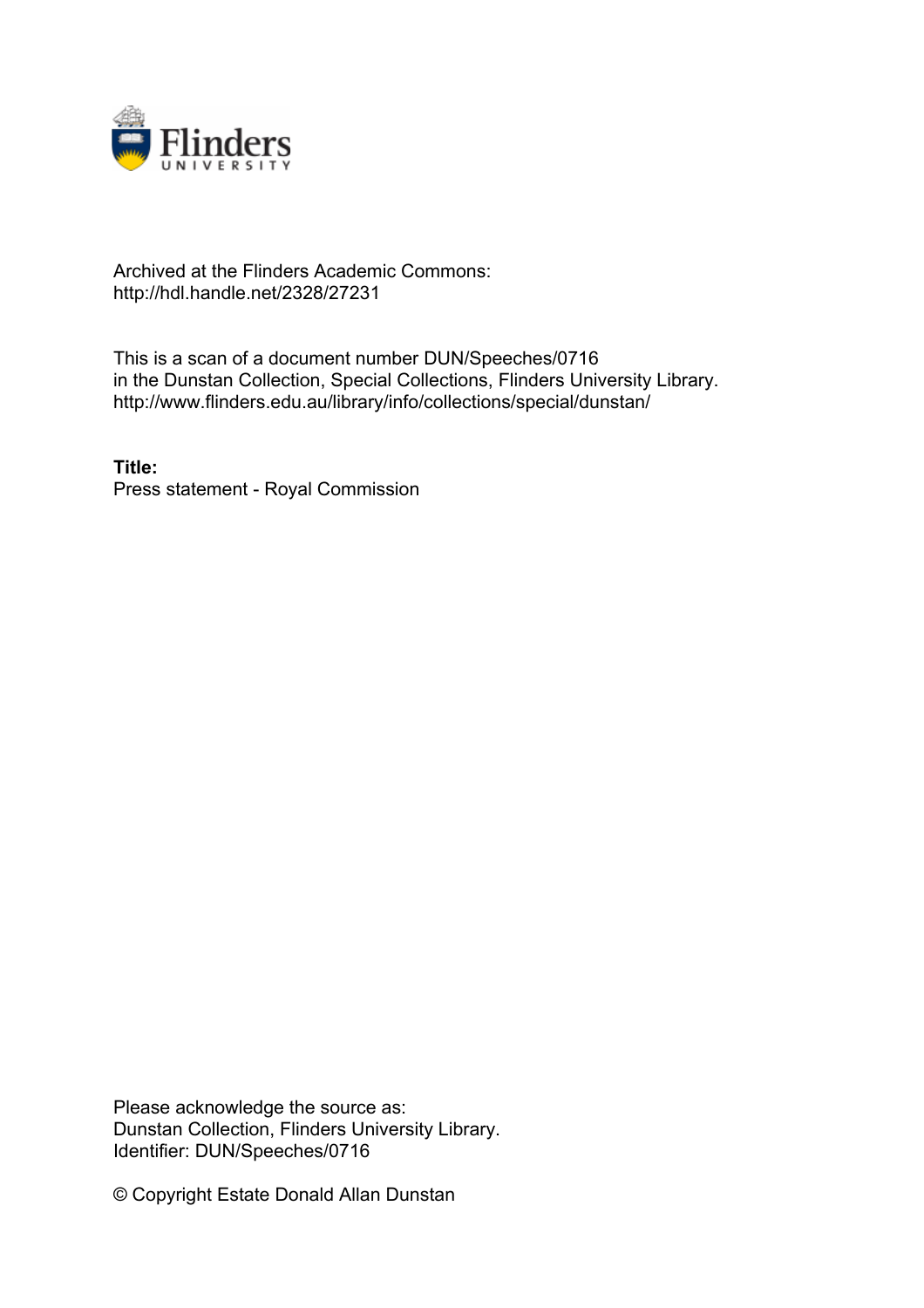PRESS STATEMENT: 7/1/71. EMBARGO: 6p.m. 7/1/71. FROM: THE PREMIER (MR. DUNSTAN) Pr.D. 1/71. SUBJECT: ROYAL COMMISSION;

שור

The Government of South Australia is opposed to Australia's continued involvement in the war in Vietnam, and the present National Service Act.

يب الأسم

In its view the only proper way to achieve an Australian withdrawal from Vietnam is to obtain the support of the majority of citizens of the country for withdrawal. The seven people who have refused to testify before the Commission make it clear that they are not concerned with obtaining the support of the majority of the citizens for a withdrawal, but rather consider that the only means of obtaining an **"effectual"** withdrawal is for a small minority group to adopt a determined campaign of civil disobedience. One cannot imagine a course designed more effectively to alienate public support from the cause of withdrawal from Vietnam. However, in refusing to testify before the Commission the seven people concerned have indicated that this is the course they propose to follow, and have also explained in some measure the reasons for their actions in the particular matter being enquired into.

They add as a rider that some of them "may" have been willing to testify before the Commissioner if the Government had paid Counsel for them, and say that they applied for Counsel to the Government and the Law Society.

The only reason for their refusal of assistance by the Law Society there could have been was that they were in a position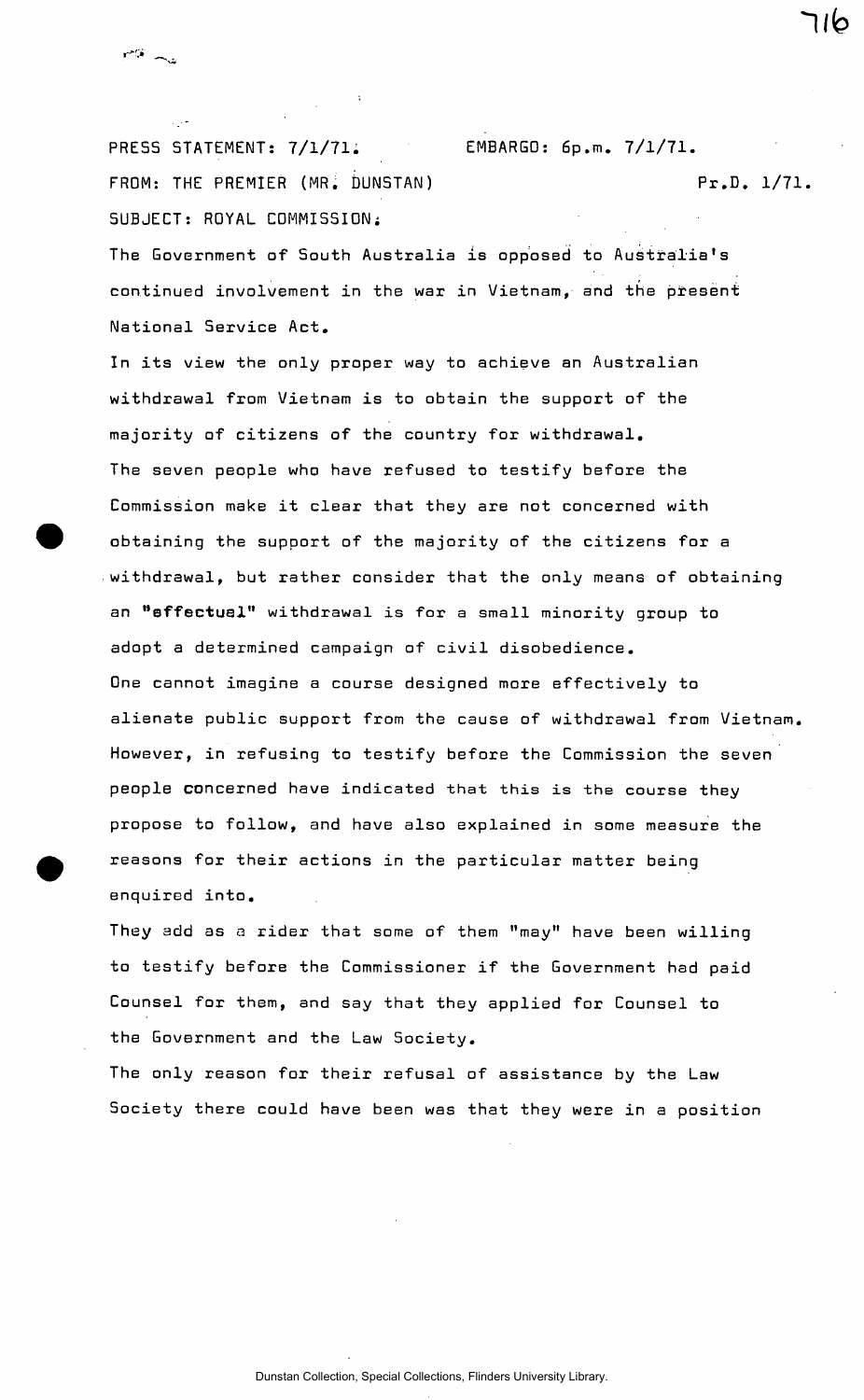to pay for Counsel themselves according to the means test applied by the Society for legal assistance.

**2.** 

The Commissioner did not ask the Government to pay for Counsel as the seven dissenters suggest, but merely said that it would be of assistance to the Commission if they were represented by Counsel.

We are not yet in that happy state of society where there are sufficient public revenues to pay the legal costs of everyone who appears before a Court or Tribunal.

If Counsel at public expense were granted to the signatories of "The Advertiser" press release they would also have to be granted to every other person before the Commission who could claim a discernibly separate interest.

The rights of all parties before the Commission will I am sure be upheld by the Commissioner and by Counsel assisting him. As to the political statement that the Government is making the Commission a sounding board for the "Establishment", I make this clear - The Government is here to govern in the interests of all the people of South Australia and to maintain the rights of all citizens. It does not intend that in the demonstration of the political beliefs of a few the rights of the remainder should be summarily disposed of.

The Government will always maintain the right of any person to express in a peaceful and orderly manner his views publicly, but it will also maintain the rule of law in the community.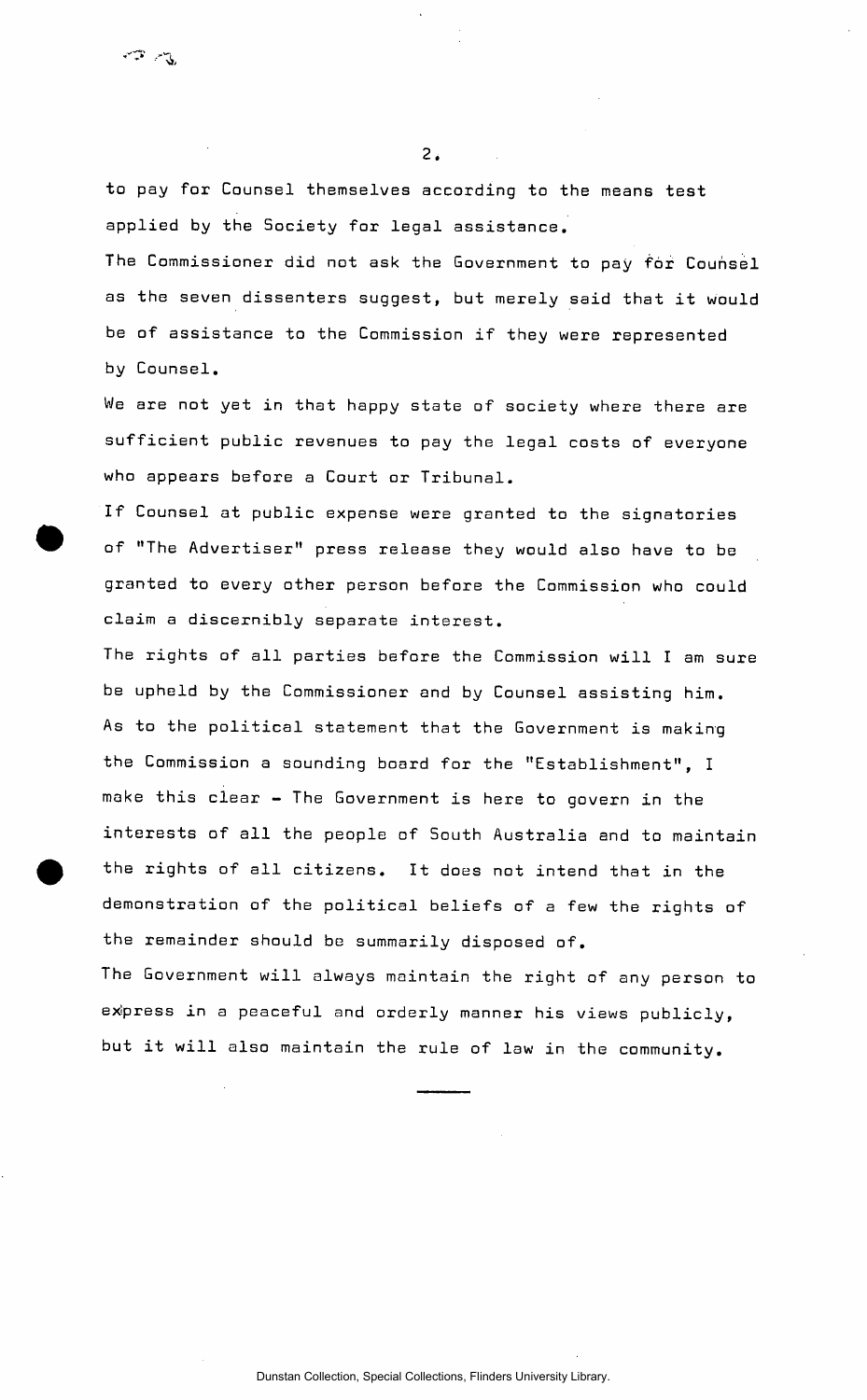PRESS STATEMENT: 7/1/71. EMBARGO: 6p.m. 7/1/71. FROM: THE PREMIER (MR. DUNSTAN) Pr.D. 1/71. SUBJECT: ROYAL COMMISSION.

The Government of South Australia is opposed to Australia's continued involvement in the war in Vietnam, and the present National Service Ac*t i* 

18. apr

In its view the only proper way to achieve an Australian withdrawal from Vietnam is to obtain the support of the majority of citizens of the country for withdrawal. The seven people who have refused to testify before the Commission make it clear that they are not concerned with obtaining the support of the majority of the citizens for **a**  withdrawal, but rather consider that the only means of obtaining an **"effectual"** withdrawal is for a small minority group to adopt **a** determined campaign of civil disobedience. One cannot imagine a course designed more effectively to alienate public support from the cause of withdrawal from Vietnam. However, in refusing to testify before the Commission the seven people concerned have indicated that this is the course they propose to follow, and have also explained in some measure the reasons for their actions in the particular matter being enquired into.

They add as a rider that some of them "may" have been willing to testify before the Commissioner if the Government had paid Counsel for them, and say that they applied for Counsel to the Government and the Law Society.

The only reason for their refusal of assistance by the Law Society there could have been was that they were in a position